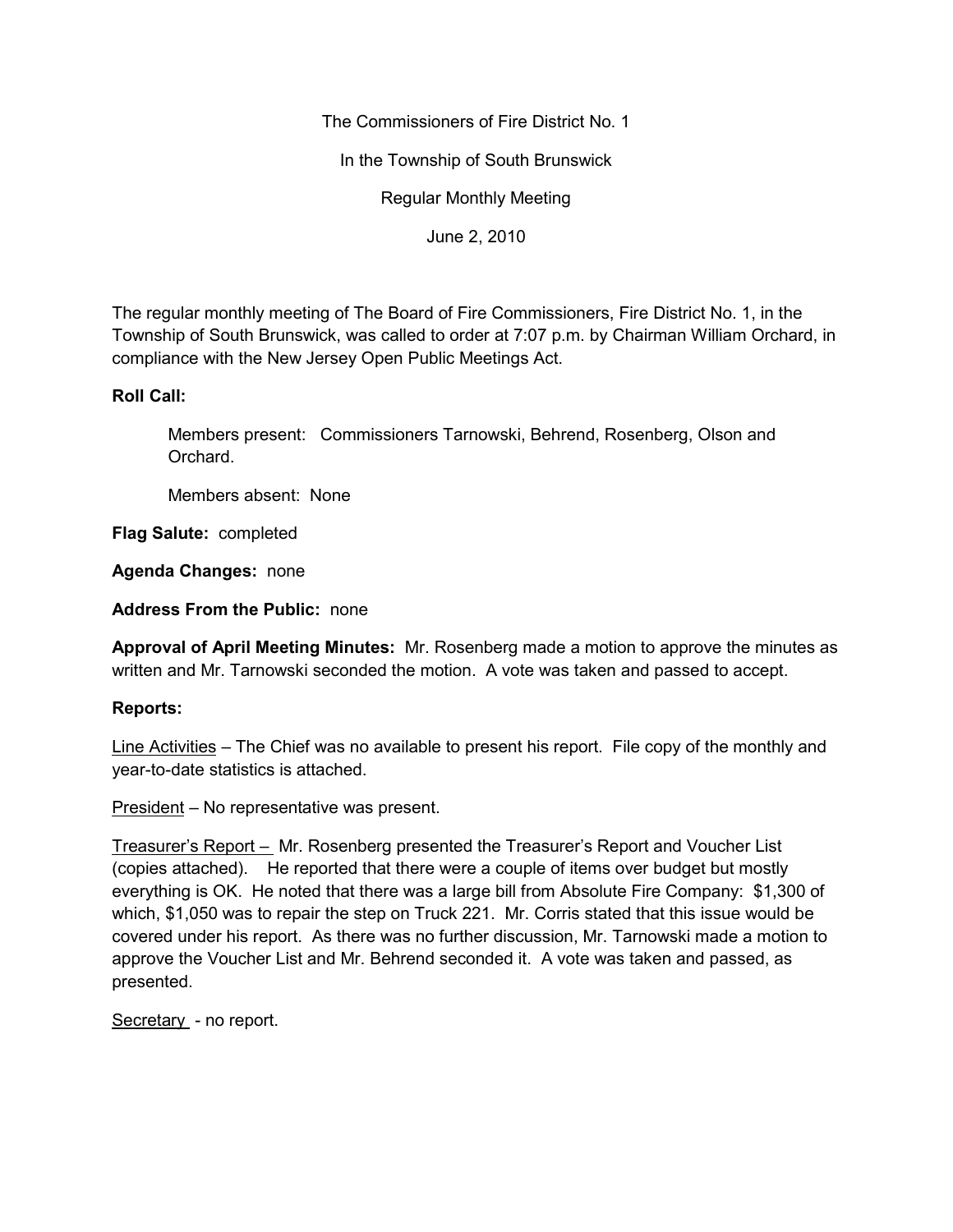Fire Coordinator – Mr. Corris presented his reports for May and June (copies attached). The Board discussed installing extra lighting in the rear parking lot of Station 23, to help deter illegal activity there. The quote received from Cioffi Electric is \$1,065.00. Mr. Orchard made a motion to accept the quote and proceed; Mr. Rosenberg seconded it. A vote was taken and passed unanimously.

Mr. Corris continued his report and highlighted the following:

- Unit 221's automatic step issue. He stated that he has discussed with a vendor the possibility of getting a better step. In Mr. Corris' June report, he suggests replacing the automatic steps with permanent steps that hang down and are bolted to the bottom of the cab. The estimated cost would be about \$1,100 for both steps. The Board agreed with the suggestion. Mr. Behrend made a motion to accept the proposal of the Fire Coordinator to replace the steps for approximately \$1,000; Mr. Olson seconded the motion. A vote was taken and passed unanimously.
- Repairs were made to Unit 223's power loss and to date, there have been no more problems.
- Pre-Plans: The Fire Safety Bureau will be posting truss symbols on commercial buildings built with trusses. This will be beneficial in identifying those properties, as they have a certain rating which firefighters need to be aware of.
- The trailer sold on GovDeals for \$2,260, with a \$169 commission charged.
- Some of the portable radios are developing cracks on the face plates. He will take care of getting them replaced.

Mr. Corris reported that there was a lot of hose at Station 23 that failed testing but could be repaired and used by another fire company. He suggested selling it "as is" to anyone who might be interested, with the understanding that they are informed it has failed hose testing. It could also be sold on GovDeals, in one lot. Of course, a "hold harmless" letter is necessary. Mr. Corris stated that he would save some of the hose to use for training purposes. The Board agreed with Mr. Corris' suggestion.

Mr. Corris reported that the I AM Responding.com subscription is due for renewal. There are three "packages": 1 year at \$800; 3 years at \$725/yr. and 5 years at \$650/yr. The Board agreed to go with the 5-year plan, with the money coming out of the Communications line item. Mr. Rosenberg made a motion to go with a 5-year subscription to I AM Responding, paying annually \$650/yr.; Mr. Tarnowski seconded the motion. A vote was taken and passed unanimously.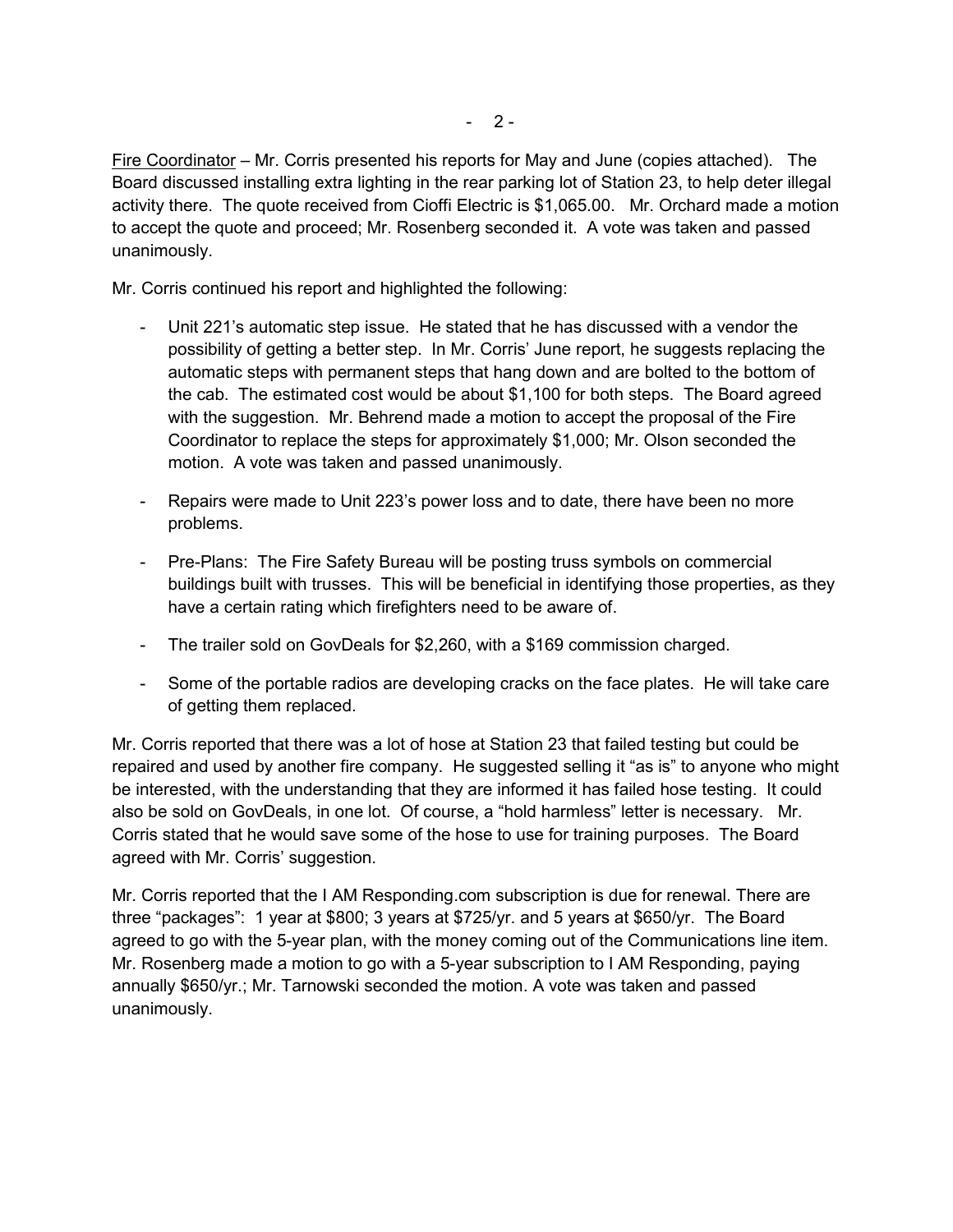Chairman – Mr. Orchard stated that the State Assembly is pushing to have fire elections held during the general election in November. More about this issue will be available at the State Association meeting, this Saturday.

Standing Committee Reports –

*Fire Company Liaison –* nothing to report.

*Rescue Squad Liaison –* Mr. Rosenberg that the Rehab Truck was a last Wednesday multi company drill. Mr. Weis requested that District No. 1 pay \$22 for the Gatorade consumed there and Mr. Rosenberg agreed to the request. They plan to ask each district to pay, when the event is in that particular district.

*Public Relations –* Mr. Behrend stated that work will need to begin soon on the Fall/Winter Newsletter. Mr. Orchard will check with Mr. Lou Swartz to see if he is interesting in helping out.

*State Association* – the next meeting will be Saturday, June 5<sup>th</sup> at Aldelphia; Mr. Behrend will attend.

*Joint Board –* Mr. Orchard reported that Mr. Rosenberg was elected Chairman and the following:

- District 2 has decided to do their own inspections and feels that the Joint Board has no power. Mr. Orchard discussed this issue with Mr.Braslow and the Township Administrator who will try to amend the ordinance to provide more powers.
- Commissioners Tarnowski and Rosenberg also attended.
- The next meeting will be in August.
- District 2 agreed to fund 4 inspectors, even though the other districts agreed to fund 5. It was noted that no one has requested the budgeted monies.
- Mr. Laird reported that Paul Morello is now doing inspections.

*Insurance -* all policies are paid up.

*Station 23 –* already discussed. This topic will be removed from the agenda.

### **Unfinished Business:**

Rescue Squad – no report.

Rehab Truck – already discussed. This topic will be removed from the agenda.

Truck 224 – Resolution – Mr. Corris will obtain a resolution and also a "hold harmless" letter.

Trailer Resolution - to be completed at July's meeting.